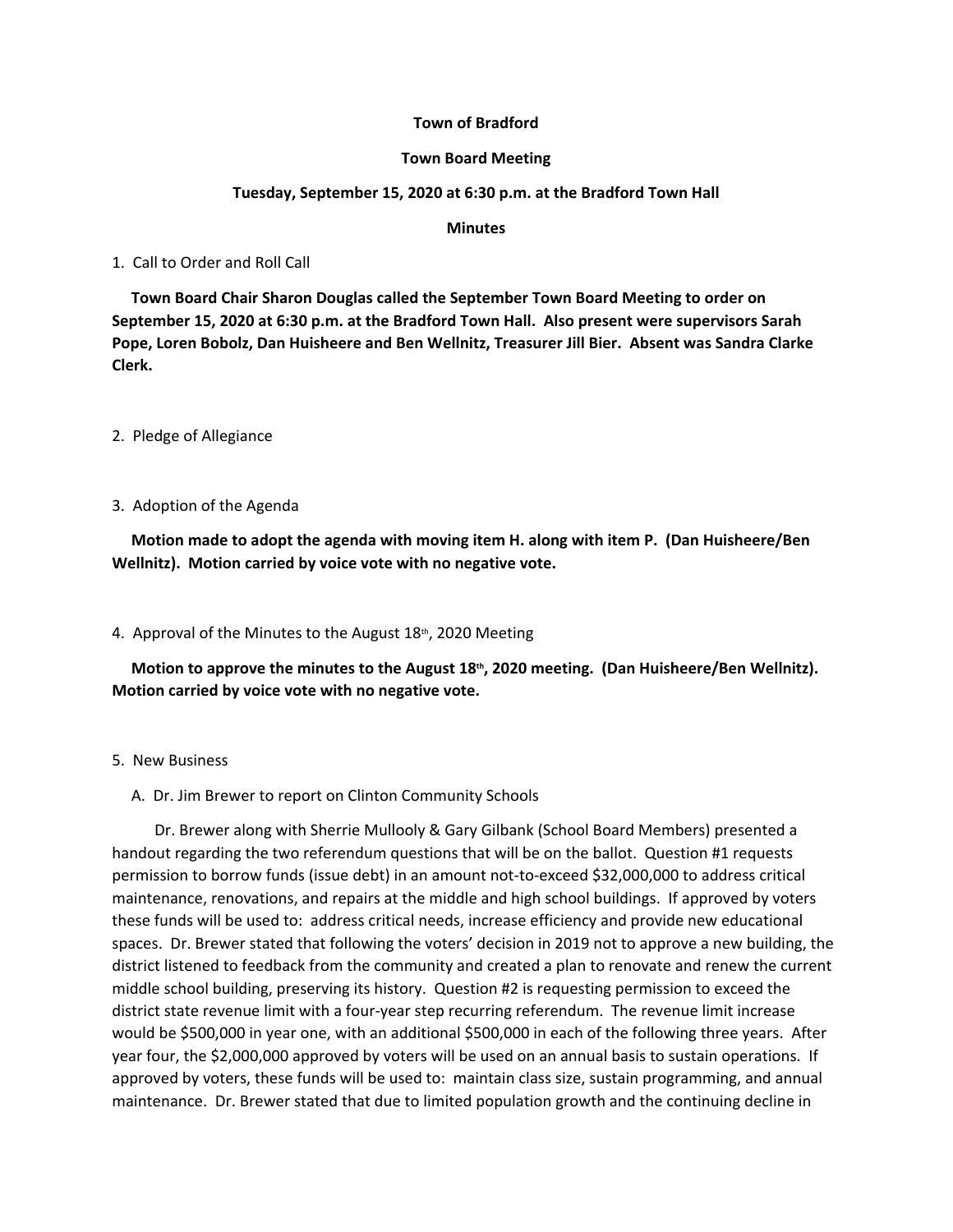district resident enrollment has negatively impacted the funding they receive from the state each year. Without additional operating revenue, the district will continue to experience increasing financial deficits that will challenge out ability to meet the educational needs of our students and today's low interest rates will also maximize taxpayer dollars.

B. Discussion & action on a request by Patrick & Ashley Campfield for a change of their parcel No. 6-3- 68.1, (1.4+ or – acres), at 10348 E. U.S. Highway 14, Avalon from A-1 to R-R Rural Residential & for a R-R Conditional Use Permit to allow them to sell firearms as a home occupation under Section 4.8 (3) (a).

 Patrick & Ashley Campfield were in attendance. Mr. Campfield answered questions from the Town board regarding his background with firearms, was their ammunition going to be kept in the home, and what was his plan for selling firearms. Mr. Campfield responded that he had been in the service and was very competent with firearms, no ammunition would be kept in the home and as far as selling the firearm, he would order the firearm when one was requested by a buyer. The Planning & Zoning recommendation was to approve the re-zoning from A-1 to R-R. Also, recommending to the Town Board to approve the CUP with the conditions of 1). Hours of operation between 9am to 5pm. 2). Copy of ATF license be submitted to Town Board prior to opening business. 3). Contact Clinton Fire Department before opening business.

**Motion to approve the re-zoning from A-1 to R-R with the conditions as stated in the recommendations of the Planning & Zoning. (Dan Huisheere/Sarah Pope). The motion carried by voice vote with no negative vote.** 

### C. Meet & greet with District 7 County Supervisor Mike Mulligan

 Mike Mulligan introduced himself to the Town Board and citizens that were present. He wanted to assure that the line of communication is always open between the County and the Town. He invited anyone to view the County Board Meetings on U Tube or Zoom. Mike encouraged board members to call with any concern or questions and left business cards.

D. Discussion & possible action on amended State Municipal Agreement for the Creek Road LRIP project (formerly MLS Project).

# **Motion to approve the amended agreement. (Loren Bobolz/Dan Huisheere). Motion carried by voice vote with no negative vote.**

#### E. Discussion on proposed Solar Farm & agreement

Chair Sharon Douglas & Sandra Clarke attended a meeting via phone on September 11<sup>th</sup>, 2020. In attendance were Invenergy representative Cooper Johnson, Bob Williams, Director of Public Works for Walworth County, Kim Howarth, Lawyer for the Town of Darien and Michael Oellerich, Lawyer for the Town of Bradford. Information presented by Cooper Johnson regarding the Public Service Commission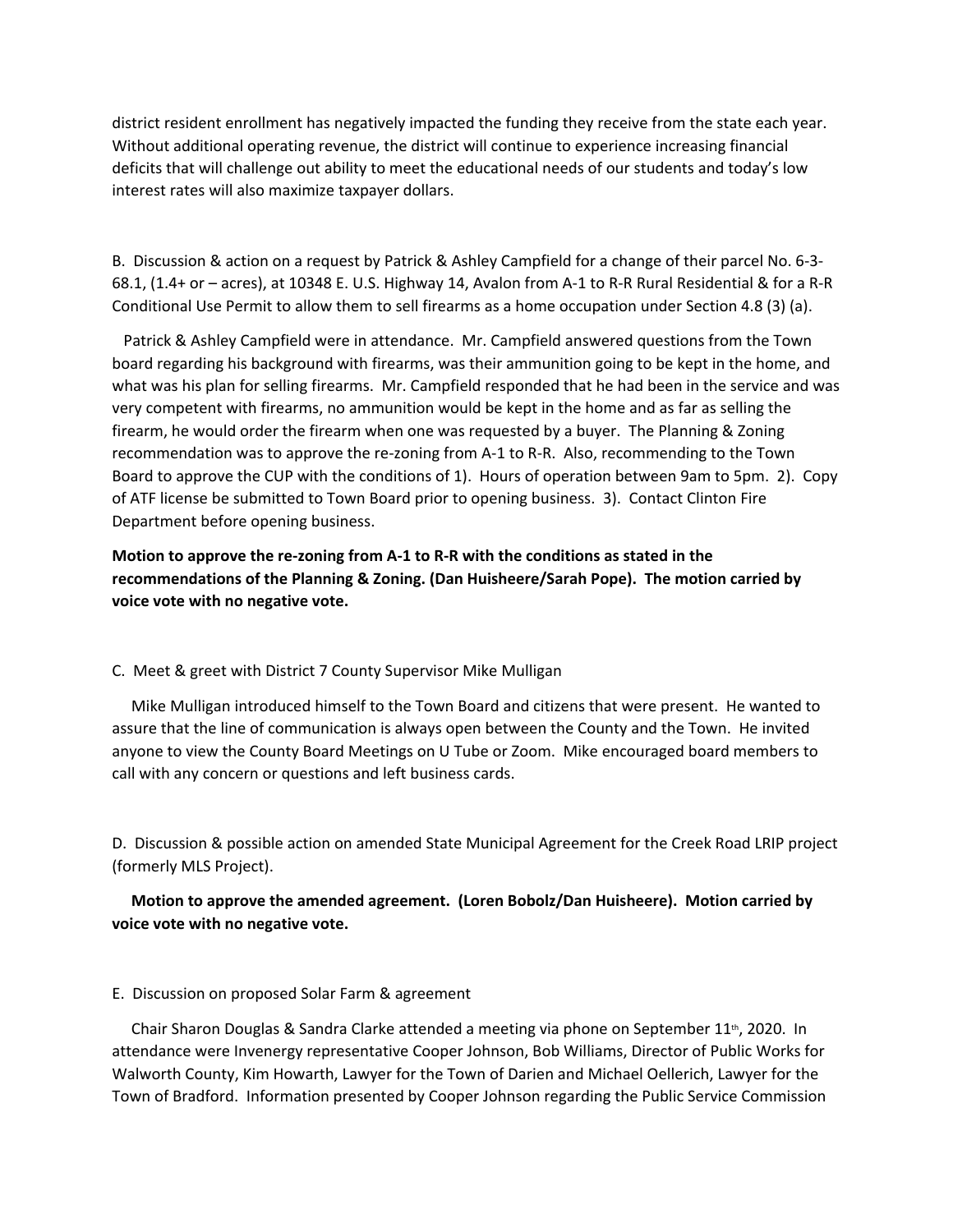approval process, potential start dates for construction, sites of collection substation and switch yard. Follow-up meeting will be scheduled in November.

F. Discussion & action on possible resolution for permitting & fees for signs under Section 12 of the Zoning Ordinance.

 Chair Sharon Douglas requested that board members review Section 12 and bring any additions or changes to Section 12 to the October Board Meeting. Currently there is not a zoning permit form or fee established. Chair Douglas spoke with Greg Noll, the Towns Building Inspector and he stated that if the Town wanted to have him do them, he would & his fee would be approx. \$150.00. Chair Douglas will contact the Town's Attorney so that this can be discussed at the October Town board Meeting.

G. Delavan-Darien School District Report

No report received from district.

H. Discussion & action on COVID and CARES grants

Item moved to discuss along with item P.

I. Discussion & action on report by Fire District Representative

 Loren Bobolz, Town of Bradford Fire District Representative along with Mike Mullooley, the Town's resident representative informed the Town Board that there is an engine payment difference for the year. Chief Rousch reported that he believes this is from the ambulance payment not being rolled into the engine payment. Capital Plan – Continue the \$25,000 towards the engine. The board is looking into the possibility of purchasing new air packs this year, at around a cost of \$150,000.00.

J. Discussion & action on Zoning Officer Report

None

K. Discussion & action on Supervisor's evaluation of their sections of roads

Nothing reported.

L. Discussion & action on roadwork, including but not limited to tree trimming, culvert repair & replacement, crack filling, ditching, shouldering, maintenance including replacement of signs & posts,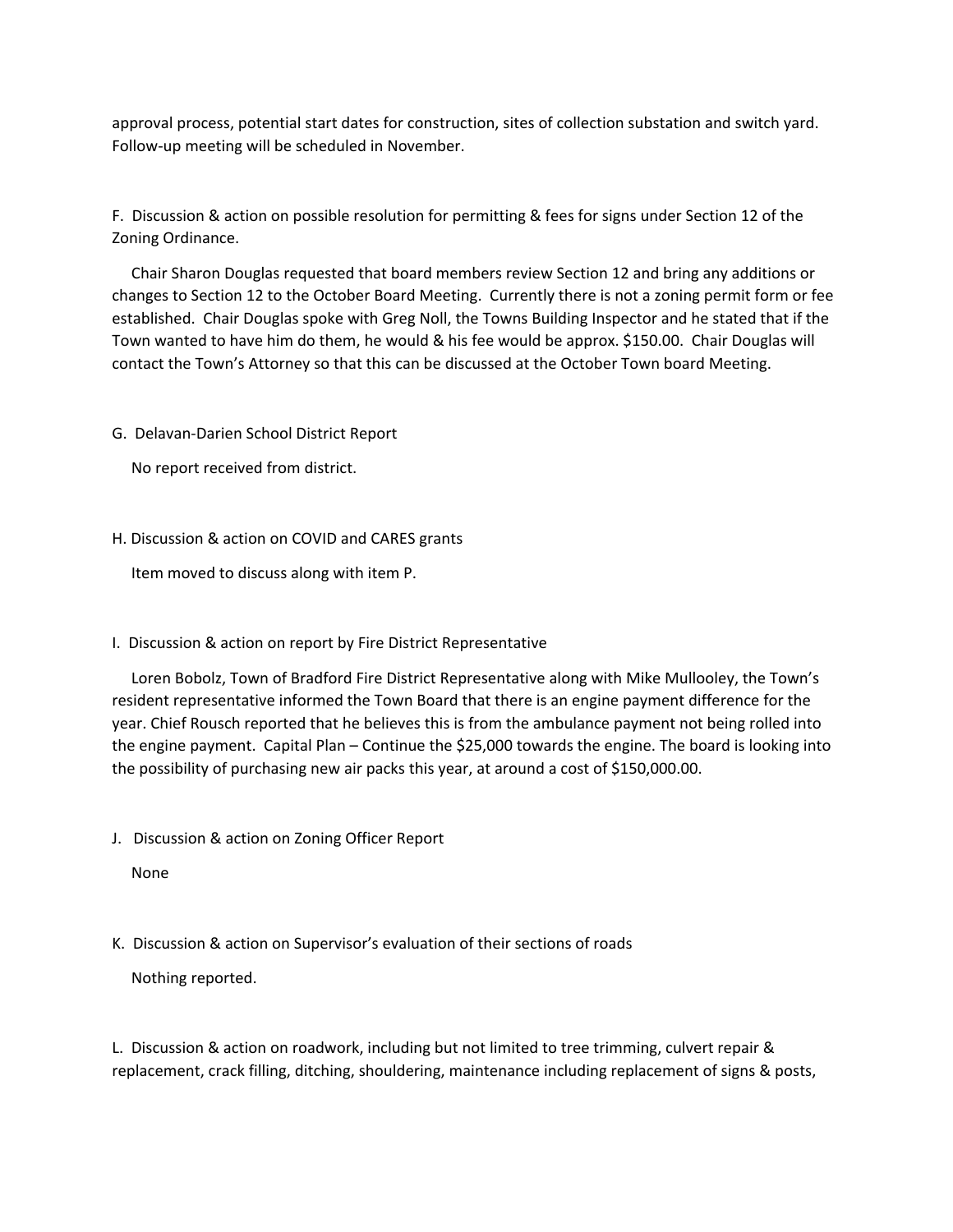paver repair, pot hole filling, Creek Road & Emerald Grove Bridge Projects, Multimodal Local Supplement Project.

Chair Sharon Douglas reported the following:

 O'Riley Bridge Guardrail on the East side had rotten posts that were broken off due to someone hitting the guardrail. Supervisors Loren Bobolz and Dan Huisheere looked at it also. Chair Douglas met with Bryce Nass who is going to repair the posts with the posts that were removed from the guardrail when the new culvert was placed at the intersection of Creek and Carvers Rock Road. There is no need for a new guardrail.

Brush removal-Chair Sharon Douglas trimmed the brush away from the stop ahead sign on Waite Road on the South side. Also trimmed the hanging branches on Carvers Rock Road on the West side before the stop ahead sign heading South towards creek Road. Chair Douglas reminded the supervisor's during their evaluation of roads to be sure and look at warning signs for any obstructing branches or brush.

Creek RR Bridge-moving along. Should be completed mid-October weather permitting. Chair Douglas has been contacting the bus service with updates.

Emerald Grove RR Bridge-No update.

Tires & other trash to be taken to the dump-Ben Wellnitz will haul items to the dump in the next couple of weeks. Furniture & bedsprings need to be picked up on the East end of Creek Road.

Tree & Brush Trimming-Chair Douglas met with Bryce regarding over-grown trees & brush along Waite Road on the South side from Dunn down to the culverts. Dan Huisheere received a cost from Luety Earthworks for \$1000.00 to trim approx. 1500 feet of trees in right away with brush mower.

 **Motion to approve Luety Earthworks. (Sarah Pope/Dan Huisheere). Motion carried with no voice vote with no negative vote.**

Paver Report-Chair Sharon Douglas spoke with TJ from Rock Prairie Dairy regarding the 3 areas on Kemp road that have broken up asphalt due to the hauling from the dairy chopping. She will be meeting with Matt Yoss to view the areas & discuss repairs. The dairy has verbally committed to assisting in the cost of these repairs.

Painting ramps & railings at Town Hall-Jill Bier, Sarah Pope, Wayne & Sharon Douglas have scraped & painted. The ramp on the South side needs to be scraped & painted yet.

- M. Discussion & action on Town Hall Repair Committee Report- Nothing to report
- N. Discussion & action on approval of Driveway Permit Applications No applications received
- O. Discussion & action on Utility Permit Applications No applications received